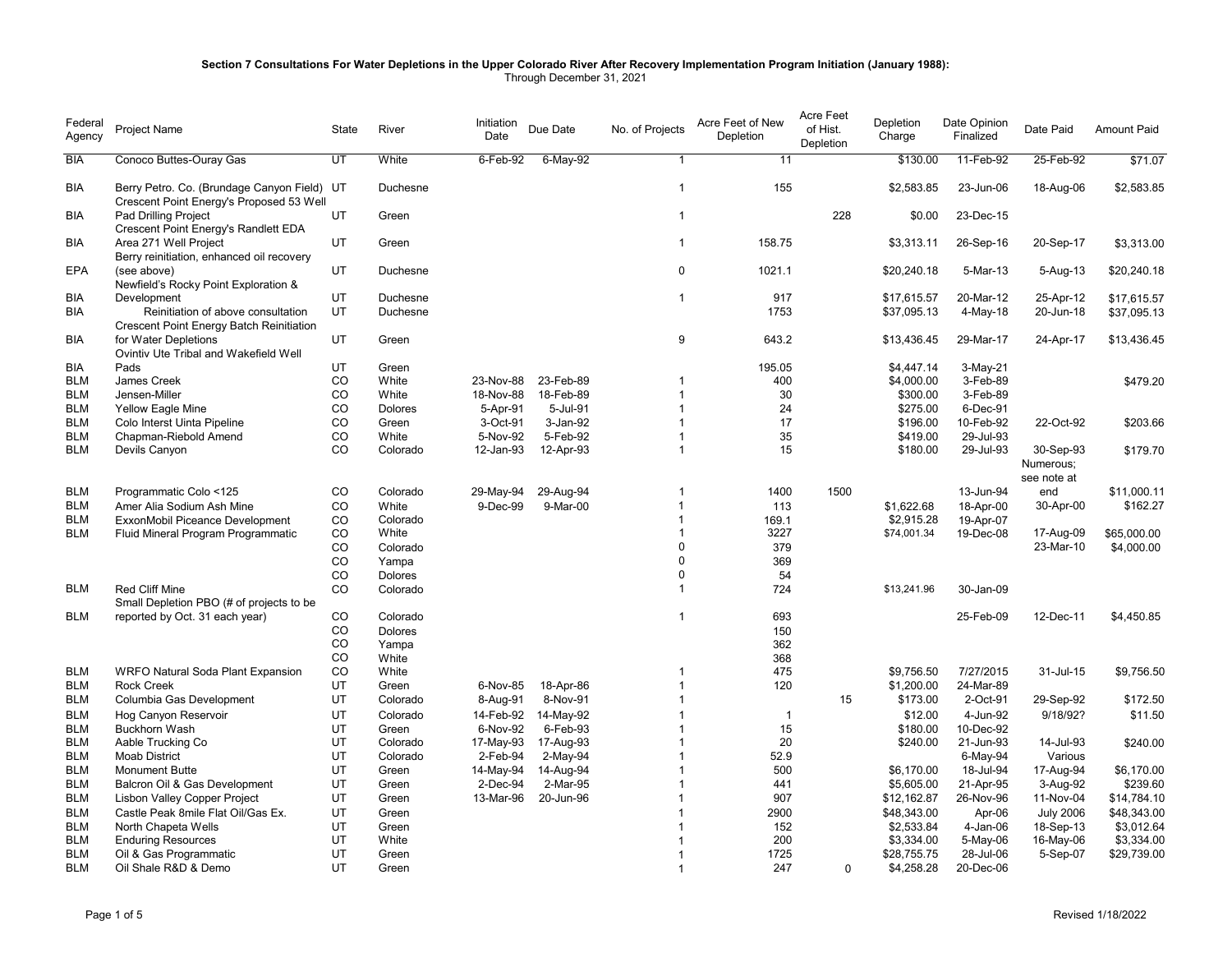| Federal<br>Agency | Project Name                                                                      | State     | River    | Initiation<br>Date | Due Date            | No. of Projects | Acre Feet of New<br>Depletion | Acre Feet<br>of Hist.<br>Depletion | Depletion<br>Charge | Date Opinion<br>Finalized | Date Paid                 | <b>Amount Paid</b> |
|-------------------|-----------------------------------------------------------------------------------|-----------|----------|--------------------|---------------------|-----------------|-------------------------------|------------------------------------|---------------------|---------------------------|---------------------------|--------------------|
|                   | EOG Resources Inc Chapita Wells                                                   |           |          |                    |                     |                 |                               |                                    |                     |                           |                           |                    |
| BLM               | Stagecoach Area Nat Gas Dev                                                       | UT        | Green    |                    |                     |                 | 263                           | $\Omega$                           | \$4,534.12          | 9-Jul-07                  | 9-Aug-13                  | \$5,212.66         |
| <b>BLM</b>        | Gusher EP                                                                         | UT        | Green    |                    |                     |                 | 955.2                         |                                    | \$16,993.00         | 24-Sep-08                 | 9-Jul-12                  | \$16,993.00        |
| <b>BLM</b>        | XTO Little Canyon Unit                                                            | UT        | Green    |                    |                     |                 | 248                           |                                    | \$4,535.92          | 3-Dec-08                  | 3-Oct-13                  | \$5.019.52         |
| <b>BLM</b>        | <b>Green River Farms</b>                                                          | UT        | Green    |                    |                     |                 | 2900                          |                                    | \$53,041.00         | 12-Dec-08                 | 15-Feb-12                 | \$55,709.00        |
| <b>BLM</b>        | West Tavaput Programmatic Consultation UT                                         |           | Green    |                    |                     |                 | 290                           |                                    | \$5,502.00          | 14-Jun-10                 | 3-Feb-11                  | \$5,502.00         |
|                   | Anadarko Petroleum Corporation Natural<br>Buttes Unit and Bonanza Area Natural    |           |          |                    |                     |                 |                               |                                    |                     |                           |                           |                    |
| <b>BLM</b>        | Gas Development                                                                   | UT        | White    |                    |                     | -1              | 316.8                         |                                    | \$5,990.69          | 9-Nov-10                  | 26-Aug-13                 | \$6,278.98         |
| <b>BLM</b>        | Newfield 20 acre Infill Development                                               | <b>UT</b> | Green    |                    |                     | $\overline{1}$  | 428                           |                                    | \$8,221.88          | 21-Nov-11                 | 22-May-12                 | \$8,221.88         |
| <b>BLM</b>        | Gasco Field Development EIS                                                       | UT        | Green    |                    |                     | $\mathbf{1}$    | 258                           |                                    | \$4,956.18          | 22-Dec-11                 | 5-Dec-12                  | \$4,950            |
| <b>BLM</b>        | Kerr McGee's Greater Natural Buttes EIS                                           | UT        | White    |                    |                     | $\overline{1}$  | 757                           |                                    | \$14,541.97         | 27-Jan-12                 | 18-Jul-12                 | \$14,541.97        |
|                   | Green River Company's Phase 3                                                     |           |          |                    |                     |                 |                               |                                    |                     |                           |                           |                    |
|                   |                                                                                   |           |          |                    |                     |                 |                               |                                    |                     |                           |                           |                    |
| BLM               | Expansion                                                                         | UT        | Green    |                    |                     | -1              | 3070                          |                                    | \$58,974.70         | 24-Feb-12                 | 18-Oct-13                 | \$60,847.40        |
| <b>BLM</b>        | North Alger Project                                                               | UT        | Green    |                    |                     | $\overline{1}$  | 107                           |                                    | \$2,055.47          | 28-Sep-12                 | 22-Aug-13                 | \$2,120.74         |
| <b>BLM</b>        | <b>XTO Riverbend Unit</b><br>Koch Exploration - Wild Horse Bench Infill-          | UT        | Green    |                    |                     | $\overline{1}$  | 175                           |                                    | \$3,468.50          | 29-Jan-13                 | 3-Oct-13                  | \$3,542.00         |
| <b>BLM</b>        | Project (116 acre-feet)<br>Crescent Point Energy - BLM Batched                    | UT        | Green    |                    |                     | $\overline{1}$  |                               |                                    | \$0.00              | 23-Dec-14                 | n/a                       |                    |
| BLM               | Reinitiation for Water Depletions Project<br>Crescent Point Energy 9 Proposed Oil | UT        | Green    |                    |                     | 4               | 316.8                         | $\mathbf 0$                        | \$6,706.66          | 18-Apr-17                 | 23-Mar-18                 | \$6,706.66         |
| BLM               | <b>Wells Project</b><br>Crescent Point Energy 5 Proposed Oil                      | UT        | Green    |                    |                     | $\mathbf 1$     | 144                           |                                    | \$3,048.48          | 6-Sep-17                  | 23-Mar-18                 | \$3,048.48         |
| <b>BLM</b>        | <b>Wells Project</b>                                                              | UT        | Green    |                    |                     |                 | 120                           |                                    | \$2,540.40          | 6-Sep-17                  | 23-Mar-18                 | \$2,540.40         |
| <b>BLM</b>        | Enron Oil & Gas                                                                   | WY        | Green    | 10-Apr-89          | 10-Jul-89           |                 | 30                            |                                    | \$300.00            | 12-Apr-89                 |                           |                    |
| <b>BLM</b>        | Chevron                                                                           | WY        | Green    | 11-Aug-89          | 11-Nov-89           | -1              | 8                             |                                    | \$80.00             | 8-Sep-89                  |                           |                    |
| <b>BLM</b>        | Pac. Enterpr. Oil                                                                 | WY        | Green    | 11-Aug-89          | 11-Nov-89           |                 | $\overline{2}$                |                                    | \$20.00             | 8-Sep-89                  |                           |                    |
| <b>BLM</b>        | Coastal Oil and Gas                                                               | WY        | Green    | 9-Nov-89           | 9-Feb-90            |                 | $\overline{4}$                |                                    | \$40.00             | 17-Nov-89                 |                           |                    |
| <b>BLM</b>        | Texaco                                                                            | <b>WY</b> |          | 9-Nov-89           | 9-Feb-90            |                 | 8                             |                                    |                     | 17-Nov-89                 |                           |                    |
|                   |                                                                                   |           | Green    |                    |                     |                 |                               |                                    | \$80.00             |                           |                           |                    |
| <b>BLM</b>        | Mobil Oil Drill                                                                   | WY        | Green    | 9-May-90           | 9-Aug-90            |                 | 8                             |                                    | \$83.00             | 11-May-90                 | 3-Jul-90                  | \$83.28            |
| <b>BLM</b>        | Amoco Moxa Arch                                                                   | <b>WY</b> | Green    | 11-Jun-91          | 11-Sep-91           |                 | 82                            |                                    | \$895.00            | 6-Aug-91                  | 21-Aug-03                 | \$1,285.76         |
| <b>BLM</b>        | Big Piney/La Barge Crd Act Pln                                                    | WY        | Green    | 26-Jun-91          | 26-Sep-91           |                 | $\mathbf 0$                   |                                    | \$0.00              | 6-Aug-91                  |                           |                    |
| <b>BLM</b>        | PG&E Fontenelle Gas Infill                                                        | WY        | Green    | 16-Jun-91          | 16-Sep-91           |                 | 61                            |                                    | \$666.00            | 14-Aug-91                 | 20-Jul-93                 | \$501.36           |
| <b>BLM</b>        | Mobil Tip Top/Hogsback                                                            | WY        | Green    | 13-May-94          | 13-Aug-94           |                 | 162                           |                                    |                     | 27-Jun-94                 |                           |                    |
| <b>BLM</b>        | <b>Pinedale Anticline</b>                                                         | <b>WY</b> | Green    | 21-Jul-00          | 21-Nov-00           |                 | 288                           |                                    | \$4,135.68          | 22-Sep-00                 | $1-Dec-03$                | \$4,587.84         |
| <b>BLM</b>        | <b>Pinedale Anticline</b>                                                         | WY        | Green    |                    |                     | $\Omega$        | 479.58                        |                                    | \$8,531.73          | 28-Jul-08                 | 3-Jul-09                  | \$8,531.73         |
| <b>BLM</b>        | <b>Pinedale Anticline</b>                                                         | WY        | Green    |                    |                     | $\Omega$        | 263.22                        |                                    | \$4,814.29          | 11-Aug-09                 | 2-Apr-21                  | \$4,814.29         |
| <b>BLM</b>        | Livestock Watering Facilities Reauth.                                             | WY        | Green    | 25-Oct-99          | 25-Jan-01           |                 | 198.46                        | 138.35                             | \$8,236.75          | 29-Aug-00                 | 13-Sep-00                 | \$8,236.75         |
| <b>BLM</b>        | Shute Creek Ntl. Gas Plant & Pipeline                                             | WY        | Green    |                    |                     |                 | 168                           | 42                                 | \$2,634.24          | 5-May-03                  | 9-Jun-03                  | \$2,634.24         |
| <b>BLM</b>        | Sinclair/Little America to Westvaco Pipe                                          | WY        | Green    |                    |                     | $\mathbf 1$     | 131.3                         | 168.7                              | \$2,058.78          | 10-Sep-03                 | 17-Sep-03                 | \$2,058.78         |
| <b>BLM</b>        | Jonah Gas Habitat Reclamation                                                     | WY        | Green    |                    |                     |                 | 1006.7                        |                                    | \$16,781.69         | 19-Dec-05                 | 23-May-07<br>Tasco        | \$16,781.69        |
| <b>BLM</b>        | Teton Wind LLC, White Mtn. Wind Energy WY                                         |           | Green    |                    |                     |                 | 150                           |                                    | \$2,848.50          | 2-Oct-09                  | Engineering<br>10/28/2009 | \$284.85           |
| BLM               | BP America Eagle Nest Draw Natural Gas                                            | <b>WY</b> | Green    |                    |                     |                 | 132.5                         |                                    |                     | 31-Oct-16                 | 1-Jul-21                  |                    |
|                   | <b>Wells Project</b>                                                              |           |          |                    |                     |                 |                               |                                    | \$2,768.00          |                           |                           | \$2,985.23         |
| <b>BLM</b>        | Proposed NPL Natural Gas Field                                                    | <b>WY</b> | Green    |                    |                     |                 | 455.2                         |                                    | \$9,509.13          | 13-Jun-17                 | 29-Apr-19                 | \$9,509.12         |
| BR                | Paradox Valley Salinity                                                           | CO        | Dolores  |                    | 29-Mar-89 29-Jun-89 |                 | 1448                          |                                    | Exempt              | 8-Jun-89                  |                           |                    |
| BR                | Lone Dome Ditch                                                                   | CO        | Dolores  | 4-Mar-93           | 4-Jun-93            | -1              | 240                           |                                    | Exempt              | 12-Mar-93                 |                           |                    |
| BR                | Paradox Valley Salinity Control Unit                                              | CO        | Dolores  | 18-Dec-96          |                     |                 | 516                           |                                    | Exempt              | 13-Jan-97                 |                           |                    |
| BR                | Dolores WCD Carriage Contract                                                     | CO        | Dolores  |                    | 24-Oct-00 24-Jan-01 | $\mathbf{1}$    |                               | 8000                               | \$0.00              | 8-Mar-01                  |                           |                    |
|                   | Gunnison River Basin Programmatic (see                                            |           |          |                    |                     |                 | 37900                         |                                    |                     |                           |                           |                    |
| BR                | footnote #10 regarding new depletions)                                            | CO        | Gunnison |                    |                     | 370             |                               | 503500                             | \$19,594.34         | 4-Dec-09                  |                           |                    |
|                   |                                                                                   | CO        | Dolores  |                    |                     |                 |                               | 99200                              |                     |                           |                           |                    |
| BR                | Strawberry (depl. in Duchesne opinion)                                            | UT        | Duchesne |                    |                     |                 |                               |                                    |                     | 31-Aug-90                 |                           |                    |
| BR                | Narrows Amendment                                                                 | UT        | Green    | 7-Jul-94           | 9-Oct-94            | -1              | 157                           |                                    | \$1,995.00          | 9-Jan-95                  |                           |                    |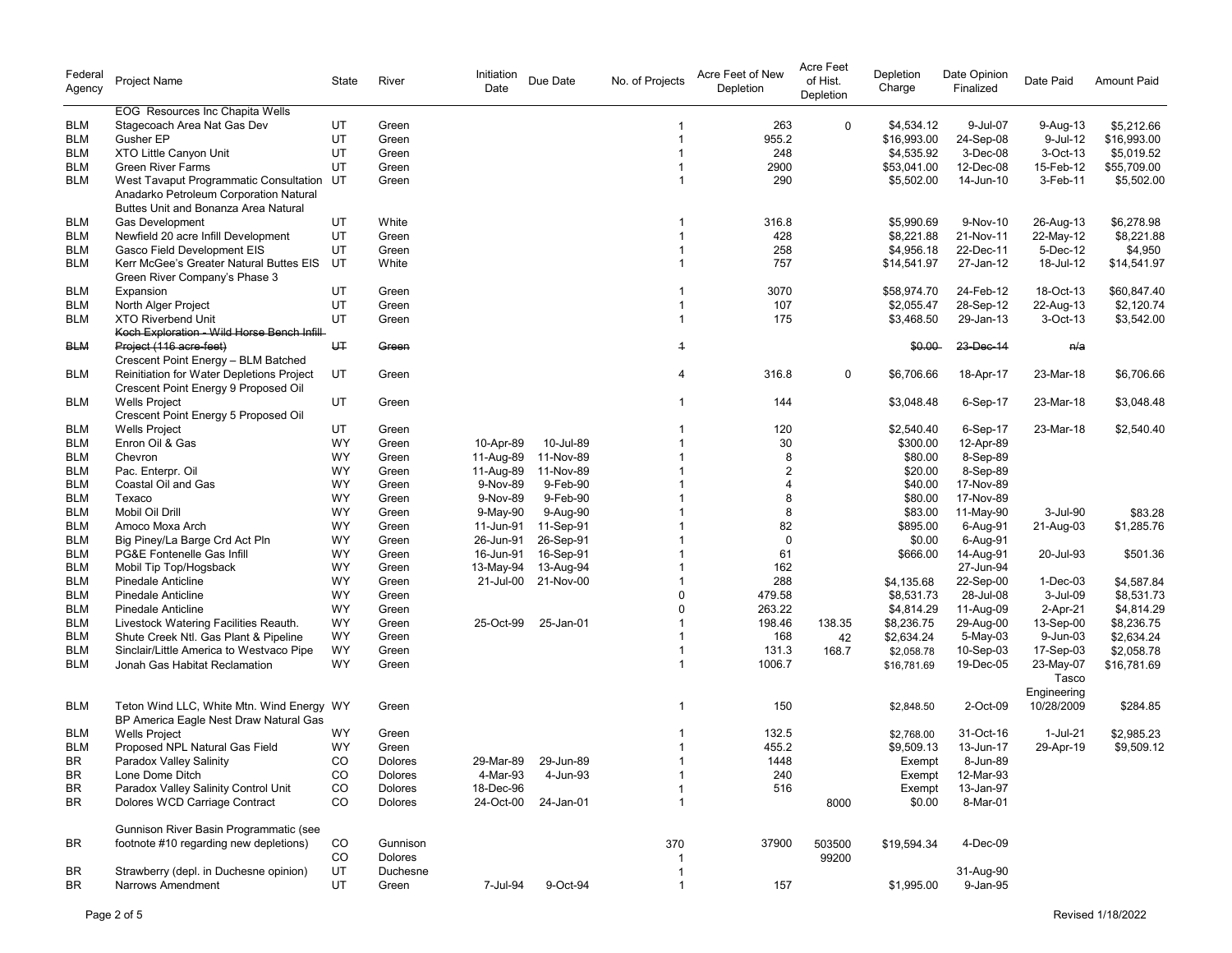| Federal<br>Agency | Project Name                                | State    | River          | Initiation<br>Date | Due Date            | No. of Projects | Acre Feet of New<br>Depletion | <b>Acre Feet</b><br>of Hist.<br>Depletion | Depletion<br>Charge | Date Opinion<br>Finalized | Date Paid                 | <b>Amount Paid</b>                                                             |
|-------------------|---------------------------------------------|----------|----------------|--------------------|---------------------|-----------------|-------------------------------|-------------------------------------------|---------------------|---------------------------|---------------------------|--------------------------------------------------------------------------------|
| <b>BR</b>         | Duchesne River Basin                        | UT       | Duchesne       | 27-Mar-97          |                     |                 | 25300                         | 421700                                    | Exempt              | 29-Jul-98                 |                           |                                                                                |
| <b>BR</b>         | Daggett County Water Svc. Contract-DJ       | UT       | Green          |                    |                     | 1               | 850                           | 150                                       | \$12,537.50         | Nov. 2000                 |                           |                                                                                |
| <b>BR</b>         | Narrows reinitiation                        | UT       | Price          |                    |                     | 1               | 5717                          |                                           | \$82,096.12         | 24-Aug-00                 | 30-Jul-95                 | \$7,063.00                                                                     |
| <b>BR</b>         | <b>UWCD Green River Pumping Project</b>     | UT       | Green          |                    |                     |                 |                               |                                           |                     |                           |                           |                                                                                |
|                   | From Flaming Gorge storage                  | UT       | Green          |                    |                     |                 | 5500                          |                                           | Exempt              | 2/28/2011                 |                           |                                                                                |
|                   | From UWCD instream flow rights              | UT       | Green          |                    |                     |                 | 4500                          |                                           |                     | 2/28/2011                 | 5/20/11                   |                                                                                |
|                   |                                             |          |                |                    |                     |                 |                               |                                           | \$85,095.00         |                           | 8/5/11                    | \$85,095.00                                                                    |
| BR.               | Church & Dwight Co                          | WY       | Green          | 14-Dec-87          | 14-Mar-88           |                 | 1250                          |                                           | Exempt              | 19-Apr-88                 |                           |                                                                                |
| <b>BR</b>         | <b>Flaming Gorge</b>                        | WY       | Green          | 1-Jan-78           | 1-Jun-90            | $\overline{1}$  | $\mathbf 0$                   |                                           | Exempt              | 25-Nov-92                 |                           |                                                                                |
| <b>BR</b>         | Fontenelle Resv Water Contract              | WY       | Green          | 22-Feb-95          | 22-May-95           | $\mathbf{1}$    | 500                           |                                           | Exempt              | 15-May-95                 |                           |                                                                                |
| <b>BR</b>         | <b>Big Sandy Enlargement</b>                | WY       | Green          |                    |                     |                 | 3908                          |                                           | Exempt              | 4-Sep-20                  |                           |                                                                                |
|                   | BR/SCS Price-San Rafael                     | UT       | Green          | 9-Aug-88           | 15-Feb-90           | $\mathbf{1}$    | 25310                         |                                           | \$258,290.00        | 4-Feb-92                  |                           |                                                                                |
|                   | BR: 2,850                                   |          |                |                    |                     |                 |                               |                                           | Exempt              |                           |                           |                                                                                |
|                   | SCS: 22,460                                 |          |                |                    |                     |                 |                               |                                           |                     |                           | 10/19/98 4/17/01 8,414.88 | \$54,601.00<br>10/15/98 \$31,017.26<br>- \$<br>$\mathbb{S}$<br>5/2/01 5,925.96 |
| COE               | West Slope Refinery                         | CO       | Colorado       | 8-Feb-89           | 8-May-89            |                 |                               | 1209                                      | \$12,092.00         | 15-Aug-89                 | 31-Oct-89                 | \$12,096.80                                                                    |
| COE               | Colo.Div.Wld. Rio Blanco                    | CO       | White          | 26-Jun-89          | 26-Sep-89           |                 |                               | 200                                       | \$2,082.00          | 2-Nov-89                  | 22-Nov-89                 | \$2,082.00                                                                     |
| COE               | Colorado Ute Nuc Sta                        | CO       | Dolores        |                    | 11-Feb-92 11-May-92 |                 |                               | 886                                       | \$10,189.00         | 3-Mar-92                  | 4-Mar-92                  | \$10,189.00                                                                    |
| COE               | <b>Trout Lake Dam</b>                       | CO       | Dolores        | 17-Feb-93          | 17-May-93           |                 |                               | 203                                       | \$0.00              | 16-Jul-93                 |                           |                                                                                |
| COE               | Town of Dolores                             | CO       | Dolores        | 8-Dec-93           | 18-Mar-94           |                 |                               | 36.3                                      |                     | 18-Jan-94                 |                           |                                                                                |
|                   |                                             |          |                |                    |                     |                 |                               |                                           | \$0.00              |                           |                           |                                                                                |
| COE               | Carns Pond                                  | CO       | Colorado       | 11-Feb-94          | 11-May-94           |                 | 8                             |                                           | \$93.00             | 29-Mar-94                 | 23-Mar-94                 | \$92.55                                                                        |
| COE               | Independence Pond                           | CO       | Colorado       | 3-May-94           | 3-Aug-94            |                 | 2.15                          |                                           | \$27.00             | 31-May-94                 | 5-May-94<br>03-Mar-93 &   | \$26.53<br>\$54.65 &                                                           |
| COE               | <b>Miller Creek Ranches</b>                 | CO       | Green          | 27-Aug-94          | 27-Nov-94           |                 | 45.62                         |                                           | \$563.00            | 28-Jun-94                 | 30-Jun-94                 | \$508.30                                                                       |
| COE               | <b>Pollard Pond</b>                         | CO       | Colorado       | 21-Apr-94          | 21-Jul-94           |                 | 3.72                          |                                           | \$46.00             | 1-Jul-94                  |                           |                                                                                |
| COE               | <b>Butcher Pond</b>                         | CO       | Colorado       | 1-Jun-94           | 1-Sep-94            |                 | 0.3                           |                                           | \$4.00              | 1-Jul-94                  |                           |                                                                                |
| COE               | Rio Blanco Reservoir #2                     | CO       | White          | 1-Apr-95           | 1-Jul-95            |                 | 133                           |                                           |                     | 27-Jun-95                 |                           |                                                                                |
| COE               | Soaring Eagle Gravel Pit Project            | CO       | Colorado       | 29-Mar-99          | 29-Jun-99           |                 | 236.45                        |                                           | \$3,341.04          | 23-Jul-99                 | 20-Dec-00                 | \$3,341.04                                                                     |
| COE               | United Companies 15 Road Gravel Pit         | CO       | Colorado       |                    |                     |                 | 430                           |                                           | \$6,850.00          | 14-Oct-03                 | 22-Mar-04                 | \$6,850.00                                                                     |
| COE               | Town of Rangely Intake Structure            | CO       | White          |                    |                     |                 | 328                           | 360                                       | \$6,202.48          | 5-Oct-10                  |                           |                                                                                |
| COE               | M&S Reservoir and Dam                       | UT       | Duchesne       |                    |                     |                 | 3489.6                        |                                           | \$65,988.34         | 9-Dec-10                  | 16-Dec-11                 | \$65,988.34                                                                    |
| COE               | <b>High Gross Creek</b>                     | WY       | Green          | 9-Oct-91           | 9-Jan-92            |                 | 6                             |                                           | \$66.00             | 24-Oct-91                 | 23-Sep-91                 | \$66.00                                                                        |
| COE               | <b>Fremont Lake</b>                         | WY       | Green          | 15-May-92          | 15-Aug-92           |                 | 1000                          |                                           | \$11,500.00         | 7-Aug-92                  | 2-Oct-92                  | \$11,500.00                                                                    |
| <b>COE</b>        | Green River/Rock Springs Water Board        | WY       | Green          | 9-Sep-93           | 9-Dec-93            |                 | 1547                          | 3244                                      | \$18,533.00         | 27-Sep-93                 | 30-Sep-93                 | \$18,533.06                                                                    |
| COE               | <b>Corral Creek</b>                         | WY       | Green          | 26-Jan-94          | 26-Apr-94           |                 | 1.37                          |                                           | \$17.00             | 15-Mar-94                 |                           |                                                                                |
| COE               |                                             | WY       |                | 26-Jan-94          | 26-Apr-94           |                 | 8.12                          |                                           | \$100.00            | 17-Mar-94                 |                           |                                                                                |
|                   | Jimmy Creek                                 |          | Green          |                    |                     |                 |                               |                                           |                     |                           |                           |                                                                                |
| COE<br>COE        | <b>Little Twin Creek</b><br>Killdeer Pond   | WY<br>WY | Green          | 27-Jan-94          | 27-Apr-94           |                 | 6.6<br>103                    |                                           | \$81.00             | 19-May-94                 | 9-Sep-94                  | \$81.44                                                                        |
|                   |                                             |          | Green          | 15-Aug-96          |                     |                 |                               |                                           | \$1,381.20          | 26-Sep-96                 | 17-Dec-95                 | \$1,381.23                                                                     |
| COE               | La Barge Green R. Intake Structure          | WY       | Green          | 30-May-01          | 30-Aug-01           |                 |                               | 173.9                                     | \$0.00              | 13-Jul-01                 |                           |                                                                                |
| COE               | Sinclair Ham's Fork Diversion Dam           | WY       | Green          | 14-Aug-01          | 14-Jan-02           |                 |                               | 168.2                                     | \$0.00              | $6-Sep-01$                |                           |                                                                                |
|                   |                                             |          |                |                    |                     |                 | 397.54                        | 375.46                                    | \$5,863.72          |                           | 9/16/2003                 | \$369.70                                                                       |
| COE               | <b>Bridger Valley Joint Powers Pipeline</b> | WY       | Green          | 2-Jul-01           | 2-Dec-01            |                 |                               |                                           |                     | 12-Sep-01                 | 5/30/03                   | \$5,863.72                                                                     |
| COE               | Pacificorp Jim Bridger Power Plant          | WY       | Green          | 20-Nov-01          | 1-Apr-02            |                 |                               | 30,000                                    | \$0.00              | 28-Jan-02                 |                           |                                                                                |
| COE               | <b>Badger Creek Reservoir</b>               | WY       | Green          |                    |                     |                 | 199.1                         | $\Omega$                                  | \$4,214.94          | 20-Apr-18                 | 20-Jul-18                 | \$4,214.94                                                                     |
| <b>DOE</b>        | Uran Mill Tailings-Naturita                 | CO       | <b>Dolores</b> | 1-Oct-90           | 1-Jan-91            |                 | 37                            |                                           | \$404.00            | 11-Dec-90                 |                           |                                                                                |
| <b>DOE</b>        | Uran Mill Tailings-Slickrock                | CO       | Dolores        | 29-Jul-93          | 29-Oct-93           |                 | 59                            |                                           | \$707.00            | 27-Aug-93                 |                           |                                                                                |
| <b>DOE</b>        | Moab UMTRA                                  | UT       | Colorado       |                    |                     | 1               | 235                           |                                           | \$3,830.50          | 24-May-05                 | 30-Jun-06                 | \$3,917.45                                                                     |
| <b>EPA</b>        | City of Green R. Water Main Replace.        | WY       | Green          | 19-Apr-02          | 19-Jul-02           |                 |                               | 4698                                      | \$0.00              | 16-May-02                 |                           |                                                                                |
| <b>EPA</b>        | Antelope Cr. Field Steamflood Pilot Proj.   | UT       | Colorado       |                    |                     |                 | 338.7                         |                                           | \$5,520.81          | 28-Apr-05                 | 20-May-05                 | \$5,520.81                                                                     |
| <b>EPA</b>        | Deseret Power PSD Permit                    | UT       | Green          |                    |                     |                 | 2534                          |                                           | \$43,686.16         | 7-Nov-06                  | On hold                   |                                                                                |
| FS                | Telluride Ski Resort                        | CO       | Dolores        |                    | 10-Aug-94 10-Nov-94 |                 | 429                           | 14                                        | \$5,453.00          | 22-Mar-95                 |                           |                                                                                |
| FS                | Hilkey et. al. spec. use                    | CO       | White          | 1-Dec-95           | 1-Feb-96            |                 |                               | 202.95                                    | \$0.00              | 23-Jan-96                 |                           |                                                                                |
| FS                | WRNF multiple applicants/projects           | CO       | White          | 18-Mar-02          | 18-Jun-02           | 10              |                               | 1059.5                                    | \$0.00              | 6/19/2002                 |                           |                                                                                |
|                   | SJNF/GMUG 57 Facilities Dolores Basin       |          |                |                    |                     |                 |                               |                                           |                     |                           |                           |                                                                                |
| <b>FS</b>         | <b>Ditch Bill Easements</b>                 | CO       | Dolores        |                    |                     | 57              |                               | 172,275                                   | \$0.00              | 8/10/2006                 |                           |                                                                                |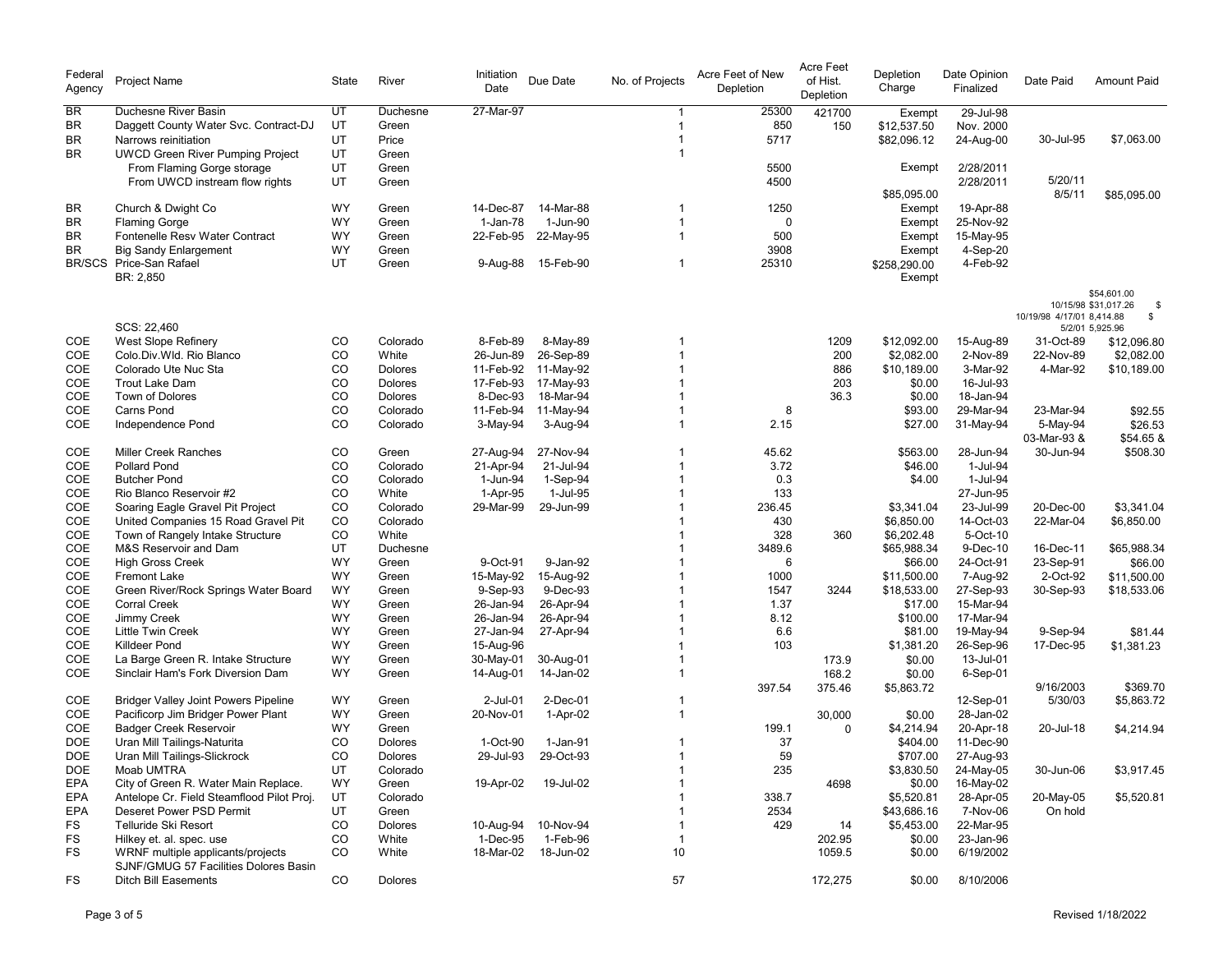| Federal<br>Agency        | Project Name                                                                                              | State      | River       | Initiation<br>Date | Due Date            | No. of Projects      | Acre Feet of New<br>Depletion | Acre Feet<br>of Hist.<br>Depletion    | Depletion<br>Charge | Date Opinion<br>Finalized          | Date Paid                         | <b>Amount Paid</b> |
|--------------------------|-----------------------------------------------------------------------------------------------------------|------------|-------------|--------------------|---------------------|----------------------|-------------------------------|---------------------------------------|---------------------|------------------------------------|-----------------------------------|--------------------|
|                          | <b>WRNF/Blanco RD White River Basin Ditch</b>                                                             |            |             |                    |                     |                      |                               |                                       |                     |                                    |                                   |                    |
| FS                       | Bill (3 facilities)                                                                                       | CO         | White       |                    |                     | 3                    |                               | 1,765                                 | \$0.00              | 9/7/2007                           |                                   |                    |
| <b>FS</b>                | <b>Cyprus Coal Drilling</b>                                                                               | UT         | Green       | 1-Aug-91           | 1-Nov-91            | $\overline{1}$       |                               | $\overline{2}$                        | \$23.00             | 7-Oct-91                           | 24-Sep-92                         | \$23.00            |
| FS                       | Cyprus 3 Hole Drilling                                                                                    | UT         | Green       | 9-Oct-92           | 9-Jan-93            | $\overline{1}$       | $\overline{1}$                |                                       | \$12.00             | 21-Oct-92                          | 23-Aug-94                         | \$12.34            |
| <b>FS</b>                | Mountain Coal Exploration                                                                                 | UT         | Green       | 1-Dec-92           | 1-Mar-93            | -1                   | 0.6                           |                                       | \$7.00              | 14-Dec-92                          |                                   |                    |
| <b>FS</b>                | Manti-LaSal Oil & Gas                                                                                     | UT         | Green       | 3-Nov-92           | 3-Feb-92            | -1                   | 67.6                          |                                       |                     | 18-Dec-92                          |                                   |                    |
| FS                       | Pacific Corp Coal Expl                                                                                    | UT         | Green       | 10-Aug-93          | 10-Nov-93           | $\overline{1}$       |                               | 0.74                                  | \$0.00              | 17-Sep-93                          |                                   |                    |
| <b>FS</b>                | PacifiCorp                                                                                                | UT         | Green       | $2-May-94$         | 2-Aug-94            | -1<br>$\overline{1}$ | 1.4                           |                                       |                     | 30-Jun-94                          |                                   |                    |
| FS<br>FS                 | <b>Convulsion Canyon</b>                                                                                  | UT<br>UT   | Green       | 2-May-94           | 2-Aug-94            | -1                   | 0.15<br>289                   |                                       |                     | 1-Jul-94                           | 2008?                             |                    |
|                          | Elk Springs Culinary Water Development<br>Ashley and Manti-Lasal NF Ditch Bill                            |            | Green       |                    |                     |                      |                               | 85175.68                              | \$5,141.31          | 13-Aug-08                          |                                   | 5141.31?           |
| FS                       | Easements                                                                                                 | UT         | Green       |                    |                     | 81                   |                               |                                       |                     | 7-Nov-08                           |                                   |                    |
|                          |                                                                                                           | UT         | Colorado    |                    |                     | 20                   |                               | 10626.53                              |                     |                                    |                                   |                    |
| FS                       | Soda Unit Natural Gas                                                                                     | WY         | Green       | 13-Dec-88          | 15-Mar-89           | $\overline{1}$       | 102                           |                                       | \$1,020.00          | 14-Mar-89                          | 5-Jan-04                          | \$1,624.86         |
| <b>FS</b>                | Bridger/Teton Forest Plan                                                                                 | <b>WY</b>  | Green       | 27-Mar-89          | 15-Aug-89           | $\mathbf 1$          |                               |                                       |                     | 15-Aug-89                          |                                   |                    |
| <b>FS</b><br>FWS.<br>BR. | <b>Pelican Ponds</b><br>15-Mile Reach Programmatic (up to 1<br>million af historic, 120,000 af new        | <b>WY</b>  | Green       | 16-Aug-94          | 16-Nov-94           | $\mathbf 1$          | 174                           |                                       | \$2.145.00          |                                    | 22-Sep-94 Project not implemented | \$0.00             |
| <b>WAPA</b>              | depletions)                                                                                               | CO         | Colorado    | 27-Sep-99          |                     | 443                  | 120,000                       | 1,000,000                             | \$1,187,850.27      | 20-Dec-99                          |                                   |                    |
| <b>FWS</b>               | Ouray Fish Hatchery                                                                                       | <b>UT</b>  | Green       | 3-Aug-92           | 3-Nov-92            | -1                   | 36                            |                                       | \$0.00              | 23-Sep-92                          |                                   |                    |
| <b>FWS</b>               | Featherdown Wetland                                                                                       | <b>WY</b>  | Green       | 15-Oct-92          | 15-Jan-93           | $\overline{1}$       | $\overline{4}$                |                                       | \$47.00             | 13-Nov-92                          | 11-Dec-92                         | \$47.08            |
| <b>FWS</b>               | <b>Small Depletions</b>                                                                                   | <b>REG</b> | Colo, Green |                    |                     | $\Omega$             |                               |                                       | Exempt              | 3-Jul-94                           |                                   |                    |
| <b>FWS</b>               | <b>Small Depletions</b>                                                                                   | <b>REG</b> | Colo, Green |                    |                     | $\Omega$             |                               |                                       | Exempt              | 9-Mar-95<br>8-Jul-97; 4-           |                                   |                    |
| <b>FWS</b>               | <b>Small Depletions</b><br>Small depletions total to date (primarily<br>new depletions) (BO's cover up to | <b>REG</b> | Colo, Green |                    |                     | 0                    |                               |                                       | Exempt              | Jun-10                             |                                   |                    |
|                          | 12,000 af)                                                                                                | <b>REG</b> | Colo, Green |                    |                     | 965                  | 11748.68                      |                                       |                     |                                    |                                   |                    |
| <b>FWS</b>               | Seedskadee NWR                                                                                            | <b>WY</b>  | Green       |                    | 5-Jul-02 10/24/2002 |                      |                               | 1834.7                                | \$0.00              | 16-Oct-02                          |                                   |                    |
|                          | Yampa River Programmatic (up to 167,854                                                                   |            |             |                    |                     |                      |                               |                                       |                     |                                    |                                   |                    |
|                          | af existing depletions, 53,532 af new                                                                     |            |             |                    |                     |                      |                               |                                       |                     |                                    |                                   |                    |
| <b>FWS</b>               | depletions)                                                                                               |            | CO/WY Yampa |                    |                     | 0                    |                               |                                       |                     | 10-Jan-05                          |                                   |                    |
|                          | WY portion of historical and new<br>depletions in Yampa PBO (above)                                       | <b>WY</b>  | Yampa       |                    |                     | 8                    | 23,428                        | 42,583                                |                     | \$128,030.90 Depl. Charges to date |                                   |                    |
|                          | CO portion of historical and new                                                                          |            |             |                    |                     |                      |                               |                                       |                     |                                    |                                   |                    |
|                          | depletions in Yampa PBO (above)                                                                           | CO         | Yampa       |                    |                     | 89                   | 30,104                        | 125,271                               |                     | \$69,181.66 Depl. Charges to date  |                                   |                    |
| <b>NPS</b>               | Natural Bridges National Monument                                                                         | UT         | Colorado    | 22-Jul-92          | 22-Oct-92           | $\mathbf 1$          | $\mathbf 1$                   |                                       | \$12.00             | 13-Aug-92                          | 22-Oct-92                         | \$15.00            |
| <b>NRC</b>               | Atlas Mill Tailings Reclamation                                                                           | UT         | Colorado    | 12-Feb-97          |                     | $\Omega$             |                               |                                       | \$0.00              | 29-Jul-98                          |                                   |                    |
| Dece                     | Henry's Fork Salinity Project                                                                             | <b>WY</b>  | Green       |                    |                     | -1                   | 1372                          |                                       | \$27.193.04         | 5-Dec-12                           | 12-Feb-14                         | \$2,719.30         |
| SCS                      | <b>Bray Irrigation</b>                                                                                    | CO         | Dolores     |                    | 12-May-94 12-Aug-94 | $\overline{1}$       | 11.84                         |                                       | \$146.00            | 3-Jun-94                           |                                   |                    |
| <b>STB</b>               | Uinta Basin Railway                                                                                       | UT         | Duchesne    |                    |                     |                      | 875                           |                                       | \$19,950.00         | 20-Sep-21                          | $9/23/93$ &                       |                    |
| <b>OSM</b>               | Cyprus Plateau's Willow Creek Mine                                                                        | UT         | Price       | 20-Aug-96          |                     | $\overline{1}$       | 730                           |                                       | \$9,789.30          | 4-Nov-96                           | 4/8/97                            | \$9,519.20         |
| <b>OSM</b>               | Canyon Fuel Co. - Dugout Canyon Mine                                                                      | UT         | Green       |                    |                     |                      | 131                           |                                       | \$2,330.49          | 10-Sep-08                          | 2-Oct-08                          | \$2,330.49         |
| <b>OSM</b>               | Kemmerer Mine Modification                                                                                | WY         | Green       | 11-Jun-87          | 11-Sep-87           | $\overline{1}$       | 107                           |                                       | \$1,600.00          | 9-Feb-88                           | 14-Oct-92                         | \$104.41           |
| <b>OSM</b>               | <b>Black Butte Mine</b>                                                                                   | <b>WY</b>  | Green       | 5-Feb-88           | 5-May-88            | $\overline{1}$       | 160                           | 72                                    | \$720.00            | 18-Apr-88                          | 8-Dec-03                          | \$2,548.80         |
| <b>OSM</b>               | Lion Coal Swanson Mine                                                                                    | WY         | Green       | 9-Nov-93           | 9-Feb-93            | $\overline{1}$       | 11                            |                                       | \$148.00            | 22-Dec-93                          | 29-Mar-94                         | \$148.08           |
| <b>USDA</b><br><b>RD</b> | Hanna Water & Sewer District M&I Wells                                                                    | <b>UT</b>  | Duchesne    |                    |                     | $\overline{1}$       | 448                           |                                       | \$6,832.00          | 22-Jul-02                          | 13-Feb-12                         | \$8,606.08         |
| <b>USDA</b>              |                                                                                                           |            |             |                    |                     |                      |                               |                                       |                     |                                    |                                   |                    |
| RD                       | Jamestown Rio Vista Water Supply Project WY                                                               |            | Green       |                    |                     |                      | 135                           |                                       | \$2,817.00          | 29-Jan-16                          | 8-Jan-18                          | \$2,817.00         |
|                          |                                                                                                           |            |             |                    |                     | 2197                 |                               | 349,738 2,517,078<br>TOTAL: 2,866,816 |                     |                                    |                                   |                    |